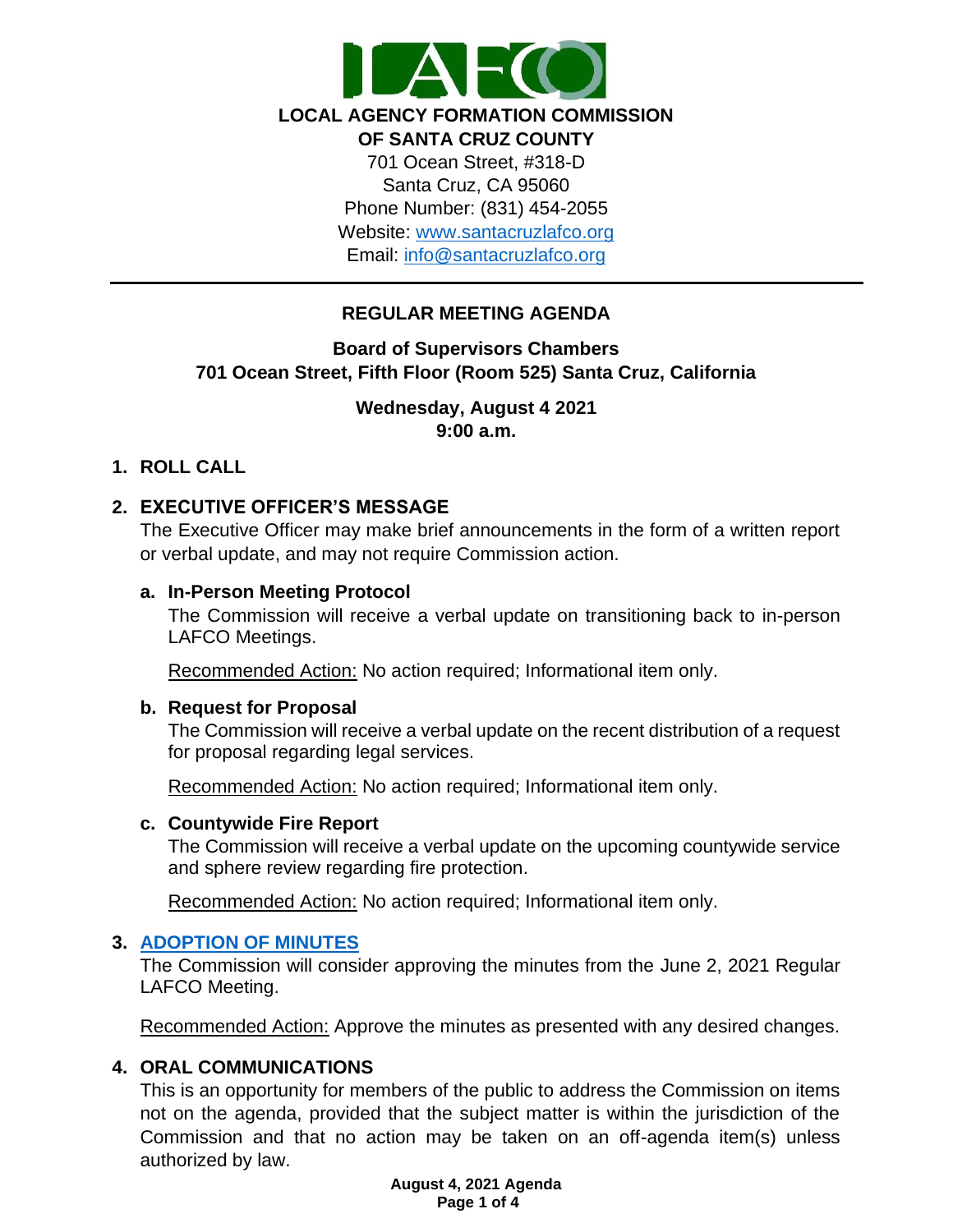# **5. PUBLIC HEARINGS**

Public hearing items require expanded public notification per provisions in State law, directives of the Commission, or are those voluntarily placed by the Executive Officer to facilitate broader discussion.

# **a. ["De Somer Annexation" to CSA 10 \(LAFCO Project No. DA 21-10\)](https://www.santacruzlafco.org/wp-content/uploads/2021/07/5a.0-De-Somer-Annex-Staff-Report_Hyperlink.pdf)**

The Commission will consider the annexation of one parcel into County Service Area 10 for sewer service.

Recommended Action: Adopt the draft resolution (No. 2021-15) approve the 0.50 acre annexation to CSA 10.

## **b. [Countywide Park & Recreation Service and Sphere Review](https://www.santacruzlafco.org/wp-content/uploads/2021/07/5b.0-Park-Rec-MSR-Staff-Report_Hyperlink._.pdf)**

The Commission will consider the adoption of a service and sphere of influence review for the four park and recreation districts in Santa Cruz County.

Recommended Actions:

- 1) Find, pursuant to Section 15061(b)(3) of the State CEQA Guidelines, that LAFCO determined that the service and sphere of influence review is not subject to the environmental impact evaluation process because it can be seen with certainty that there is no possibility that the activity in question may have a significant effect on the environment and the activity is not subject to CEQA;
- 2) Determine, pursuant to Government Code Section 56425, that LAFCO is required to develop and determine a sphere of influence for the four districts, and review and update, as necessary;
- 3) Determine, pursuant to Government Code Section 56430, that LAFCO is required to conduct a service review before, or in conjunction with an action to establish or update a sphere of influence; and
- 4) Adopt LAFCO Resolution (No. 2021-16) approving the 2021 Countywide Park and Recreation Service and Sphere of Influence Review with the following conditions:
	- a. Reaffirm the spheres of influence for the Boulder Creek Recreation and Park District and the La Selva Beach Recreation District;
	- b. Adopt a zero sphere of influence for the Alba Recreation and Park District and the Opal Cliffs Recreation District for dissolution by August 2022;
	- c. Require the affected District Board and/or the County to initiate the dissolution of Alba Recreation and Park District and Opal Cliffs Recreation District with a concurrent annexation into County Service Area 10 by December 2021. If neither affected party initiates, then the Commission should consider initiating dissolution in accordance with Government Code Section 56375(a)(2)(B); and
	- d. Direct the Executive Officer to distribute a copy of the adopted service and sphere review to the four park and recreation districts and any other interested or affected parties, including but not limited to Santa Cruz County.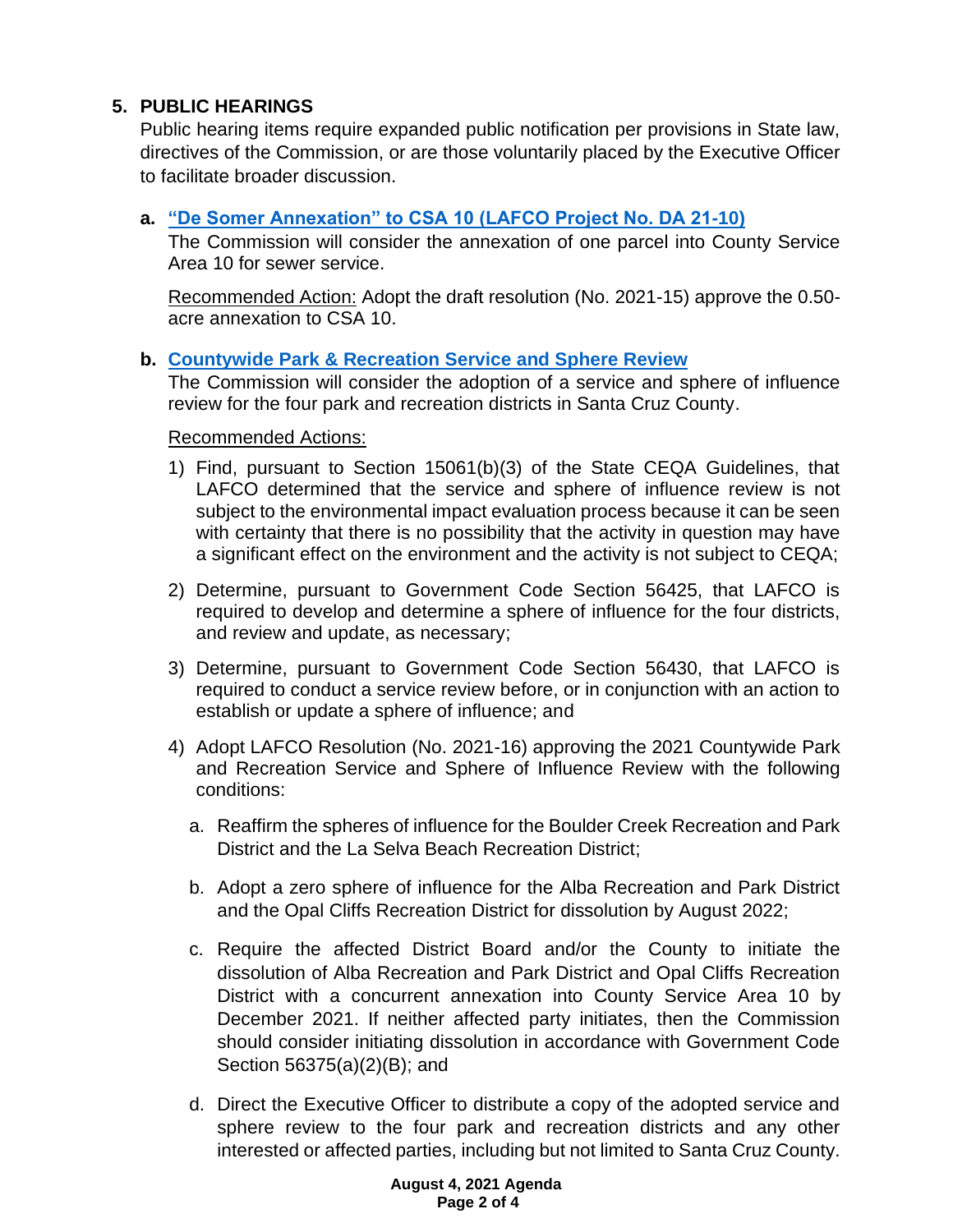# **6. OTHER BUSINESS**

Other business items involve administrative, budgetary, legislative, or personnel matters and may or may not be subject to public hearings.

# **a. [CALAFCO Update](https://www.santacruzlafco.org/wp-content/uploads/2021/07/6a.0-CALAFCO-Update-Staff-Report_Hyperlink.pdf)**

The Commission will receive an update on CALAFCO's upcoming annual conference and other CALAFCO-related news.

#### Recommended Actions:

- 1) Discuss attendance at the upcoming CALAFCO Annual Conference;
- 2) Reschedule the October 6th LAFCO Meeting to a different date;
- 3) Designate a Voting Member and Alternate for the Regional Caucus and Business Meeting;
- 4) Approve the nomination for the Mike Gotch Excellence in Public Service Award.

# **b. [Legislative Update](https://www.santacruzlafco.org/wp-content/uploads/2021/07/6b.0-Leg-Update-Staff-Report_Hyperlink.pdf)**

The Commission will receive a status update on LAFCO-related legislation.

Recommended Action: No action required; Informational item only.

# **c. [Comprehensive Quarterly Report –](https://www.santacruzlafco.org/wp-content/uploads/2021/07/6c.0-Comp-Qtrly-Update-Staff-Report_Hyperlink.pdf) Fourth Quarter (FY 2020-21)**

The Commission will receive an update on active proposals, multi-year work program, adopted budget, recent and upcoming meetings, and other activities.

Recommended Action: No action required; Informational item only.

# **7. WRITTEN CORRESPONDENCE**

LAFCO staff receives written correspondence and other materials on occasion that may or may not be related to a specific agenda item. Any correspondence presented to the Commission will also be made available to the general public. Any written correspondence distributed to the Commission less than 72 hours prior to the meeting will be made available for inspection at the hearing and posted on LAFCO's website.

## **8. PRESS ARTICLES**

LAFCO staff monitors newspapers, publications, and other media outlets for any news affecting local cities, districts, and communities in Santa Cruz County. Articles are presented to the Commission on a periodic basis.

## **a. [Press Articles during the Months of June and July](https://www.santacruzlafco.org/wp-content/uploads/2021/07/8a.0-Press-Articles-Staff-Report_Hyperlink.pdf)**

The Commission will receive an update on recent LAFCO-related news occurring around the county and throughout California.

Recommended Action: No action required; Informational item only.